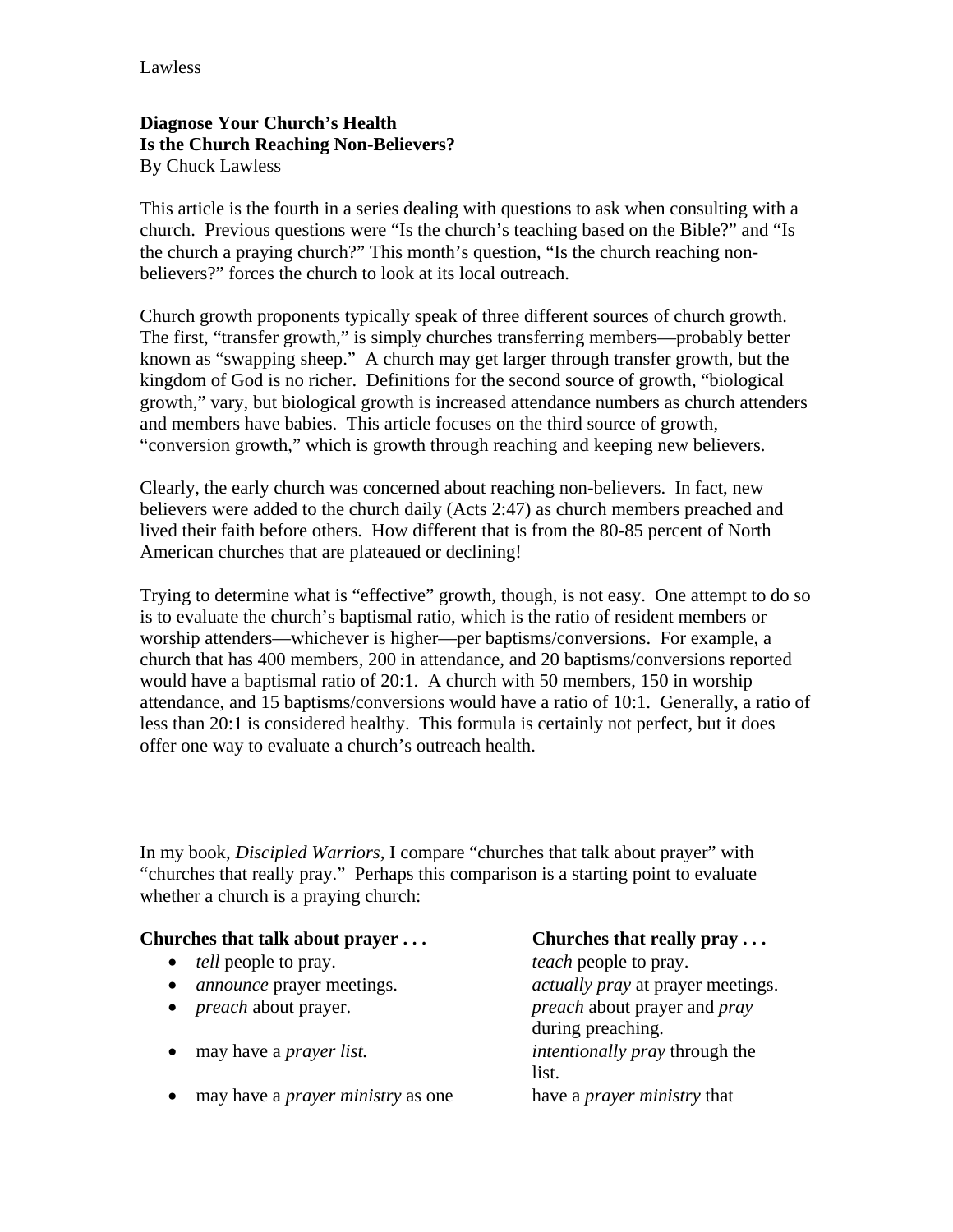ministry among many covers every other ministry • have leaders who *talk* about prayer. have leaders who *model* prayer

Here are some other ways to determine whether a church is a praying church:

- 1. *Ask the pastor about his personal prayer life.* This question is often a difficult one to ask, as you are putting the pastor on the spot. Nevertheless, we know from our research and our consulting experience that a local church seldom prays more fervently than the pastor does. If the pastor struggles with prayer, encourage him to secure an accountability partner who will hold him faithful to this important task. If he does not already have Pastor's Prayer Partners who pray with him weekly, invite him to start now in enlisting some prayer warriors who intentionally cover his life and ministry in prayer.
- 2. *Conduct a church wide survey about prayer.* How will you know if the church is a praying church unless you ask the members about their own prayer lives? Two possible resources are the Church Health Survey (see the link above on this webpage) and *Serving in Your Church Prayer Ministry*, a small book that includes a reproducible prayer survey.
- 3. *Determine if the church has a prayer "point person."* The titles for this role differ (e.g., prayer director, minister of prayer, prayer leader, prayer coordinator), but churches that really pray typically have someone overseeing an intentional prayer ministry. If no one is in charge of keeping prayer on the church's agenda, prayer almost always gets pushed aside.
- 4. *Ask if the church has a prayer room.* Obviously, having a place for prayer is no guarantee that the church is a praying church. It might be that the church has a prayer room that few people use. Yet, churches that intentionally set aside a room for the purpose of prayer tend to be more committed to praying.
- 5. *See if the church's small groups have assigned prayer leaders for each group.* The small group is the place that most relationships develop, and it is in that context that many church members share their prayer needs. If, however, no one in the small group is responsible for recording those needs and encouraging members to pray, those needs often fall on inattentive ears. Each small group should have a prayer leader who takes responsibility for recording needs, inviting others to pray, and reporting the results when God answers those prayers.
- 6. *If the church has a membership class, ask how much attention is given to teaching new members how to pray.* Most membership classes are not long enough to do much in-depth teaching, but some time should nevertheless focus on helping new believers and members to develop their spiritual disciplines. Seldom are members more ready to take on these tasks than when they first become a believer or a new member.